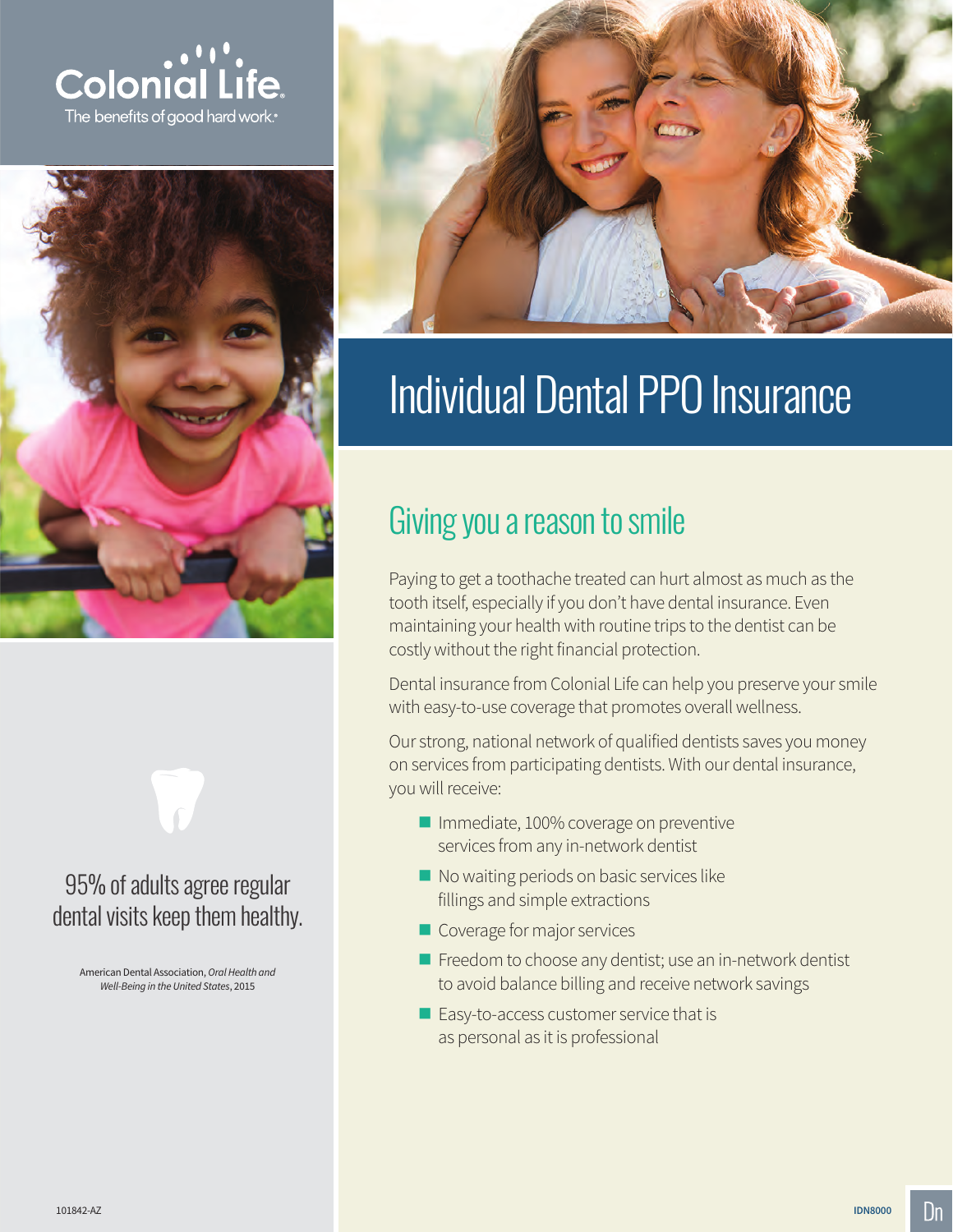

## **Advantages of our dental insurance**

- You'll have access to a strong, national network featuring quality dental professionals and network discounts.
- You can take coverage with you if you change jobs or retire.
- **Nour plan is guaranteed** renewable until age 75.
- $\blacksquare$  Rates do not increase because of your age.



#### **How much money can I save?**

Dental costs vary from region to region, but Colonial Life dental members everywhere benefit in two ways:

- Discounted fees for in-network services
- Insurance coverage of up to 50%, 80% or even 100% of some services

#### **In-network savings<sup>1</sup>**

| <b>DENTAL PROCEDURE</b>            | <b>AVERAGE COST RANGE</b> | <b>MEMBER OUT-OF-POCKET</b><br><b>COST</b> |
|------------------------------------|---------------------------|--------------------------------------------|
| Periodic oral exam <sup>2</sup>    | \$40-\$50                 | \$0                                        |
| Adult cleaning <sup>2</sup>        | \$74-\$87                 | \$0                                        |
| Four bitewing X-rays <sup>2</sup>  | \$50-\$62                 | \$0                                        |
| Crown (porcelain/ceramic)          | \$1,000-\$1,195           | \$425-\$508                                |
| Root canal therapy<br>(back tooth) | \$1,015-\$1,095           | \$432-\$465                                |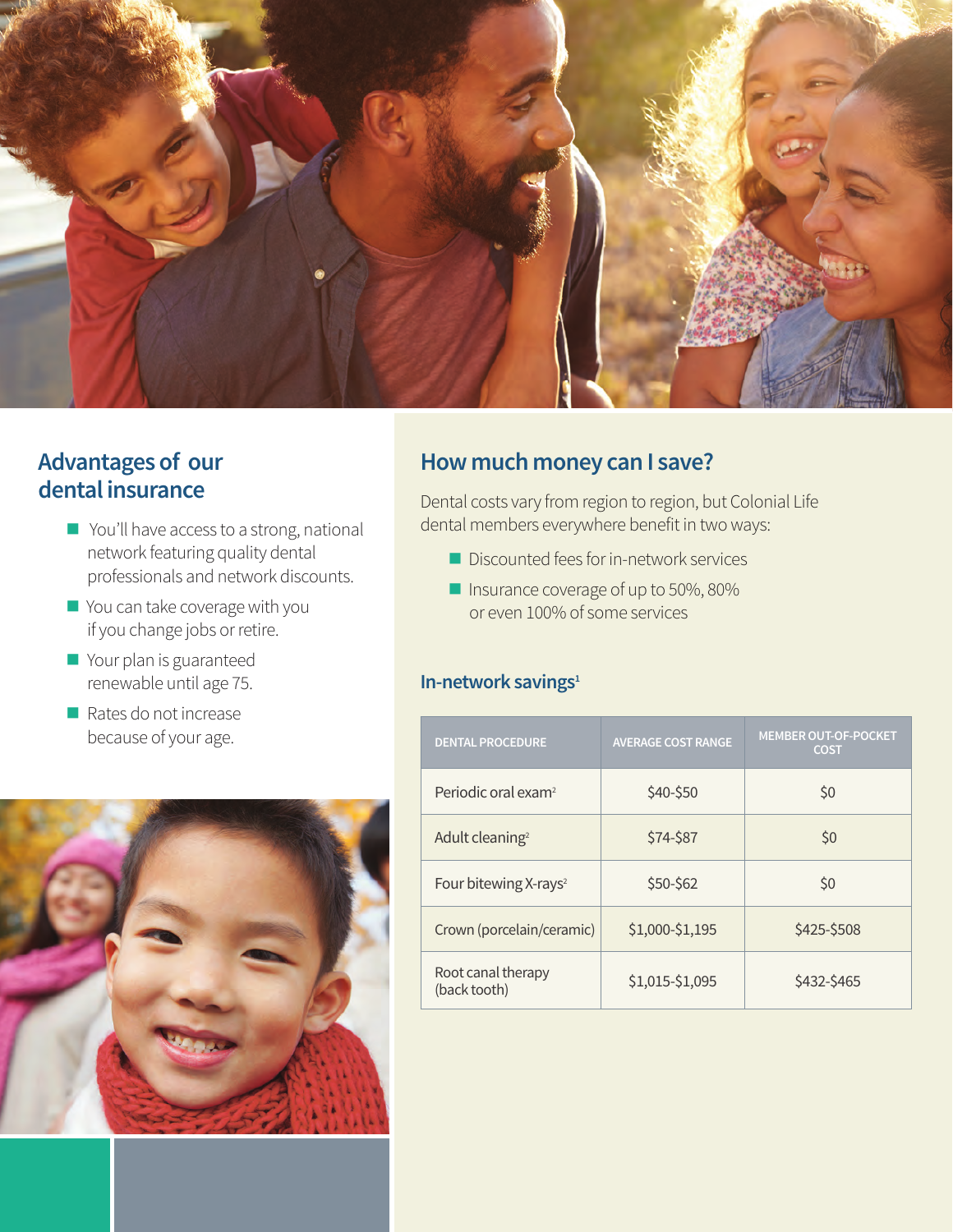Find a network dentist at more than 323,000 access points nationwide.3

## **Coverage options**

- **Employee**
- **Employee and spouse**
- **Employee and dependent children**
- **Family employee, spouse and** dependent children



## **Comprehensive coverage**

**Dental wellness for all** Examples: routine exams and cleaning No waiting period

#### **Children's services**  Examples: fluoride treatment, sealants No waiting period

**X-rays** No waiting period

**Basic services**  Examples: fillings, simple extractions No waiting period

**Oral surgery, gum treatments and prosthetic repair**  Examples: periodontal scaling, impactions 12-month waiting period

**Crowns and major services**  Examples: bridges, root canal therapy 12-month waiting period

**Major prosthetic services**  Examples: dentures, dental implants 12-month waiting period